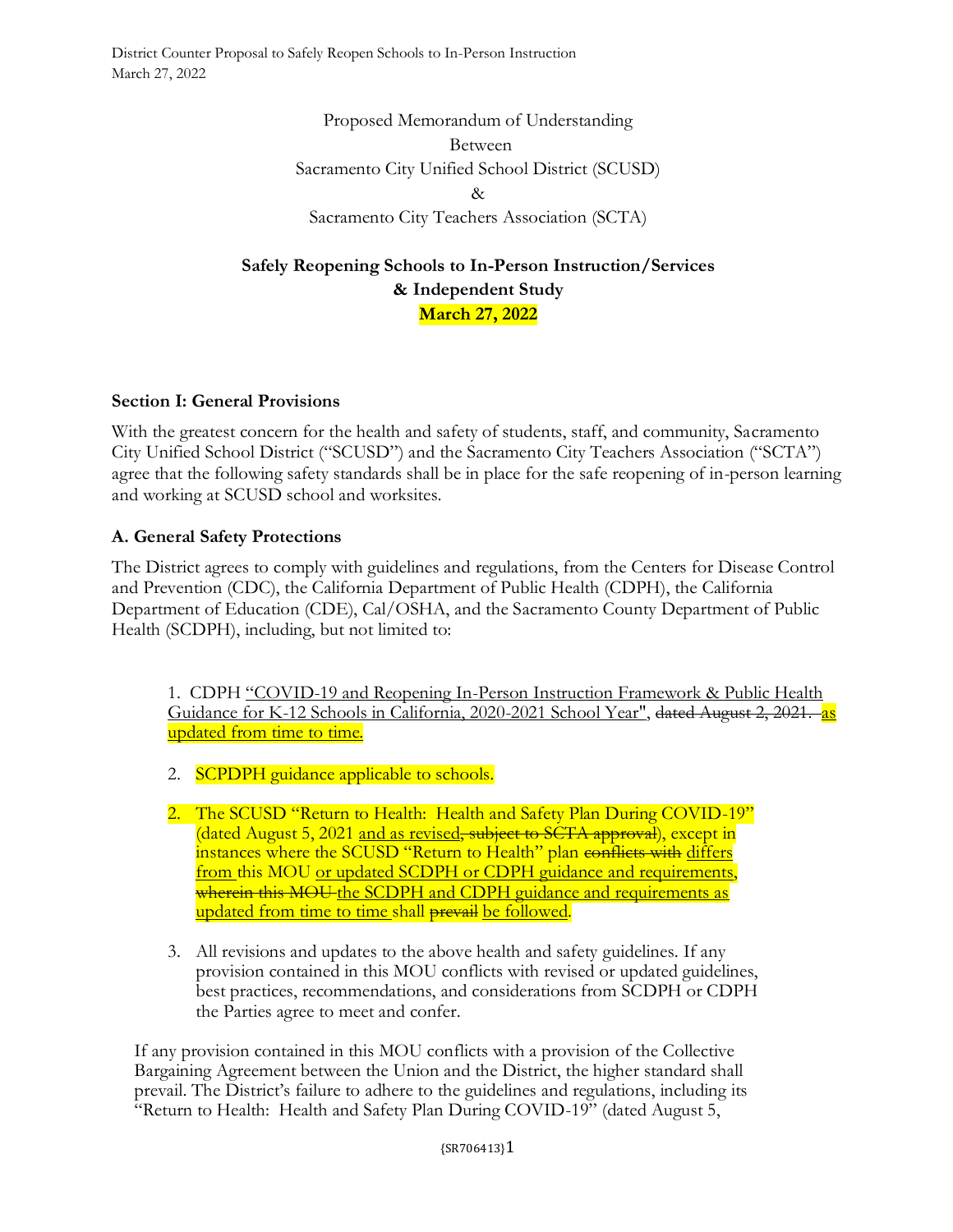2021) shall be subject the grievance and arbitration Article of the SCTA-SCUSD collective bargaining agreement.

### **B. Health and Safety Committee**

The District shall meet monthly with a committee of representatives from SCTA to continue conferring on health and safety matters related to COVID-19, including but not limited to ventilation, cleaning and disinfecting, community spread, contact tracing, and staff and student testing. The purpose of this committee is to ensure that each facility meets health and safety standards and to address concerns when raised. In addition, the committee will continue to further explore, on an ongoing basis, additional safety measures for District employees, students, and the public.

### **Section II: County Risk Level**.

In the event that there is an increase in the County risk level or an outbreak at a school or work site such that the California Department of Public Health, the Sacramento County Department of Public Health or California Department of Occupational Health and Safety (Cal-OSHA) recommend the closure of the District, school site or work site, SCUSD will abide by said recommendation. The District will notify SCTA within twenty-four (24) hours of receipt of the recommendation.

Within fifteen days of this agreement, the District shall establish a standard that will determine when a school shall revert to distance learning due to staff absences that severely impede in-person student learning, consistent with the J-13 waiver process. After the standard has been established, the District will negotiate with SCTA regarding the impact of the standard and its effects.

**Section III. Vaccinations: The parties agree that the District will continue to seek opportunities to participate in partnerships with other agencies to provide unit members, students and community with opportunities to access vaccines.** All District staff and students shall be required to be fully vaccinated against COVID by April 30, 2022, except those staff or students who have a medical exemption that keeps them from being vaccinated. The District will make every attempt to facilitate SCTA bargaining unit member vaccinations as soon as possible, including booster COVID vaccinations, when such additional vaccination measures become available.

A. The District shall actively support and assist the Sacramento Department of Public Health to ensure the COVID-19 vaccine is widely available and easily accessible to staff, to the best of the District's ability, including the measures listed below:

B. The Parties shall communicate with all unit members in writing about the availability of the COVID-19 vaccine to them, including where they may receive the vaccine and how to make an appointment, if necessary, to receive the vaccine;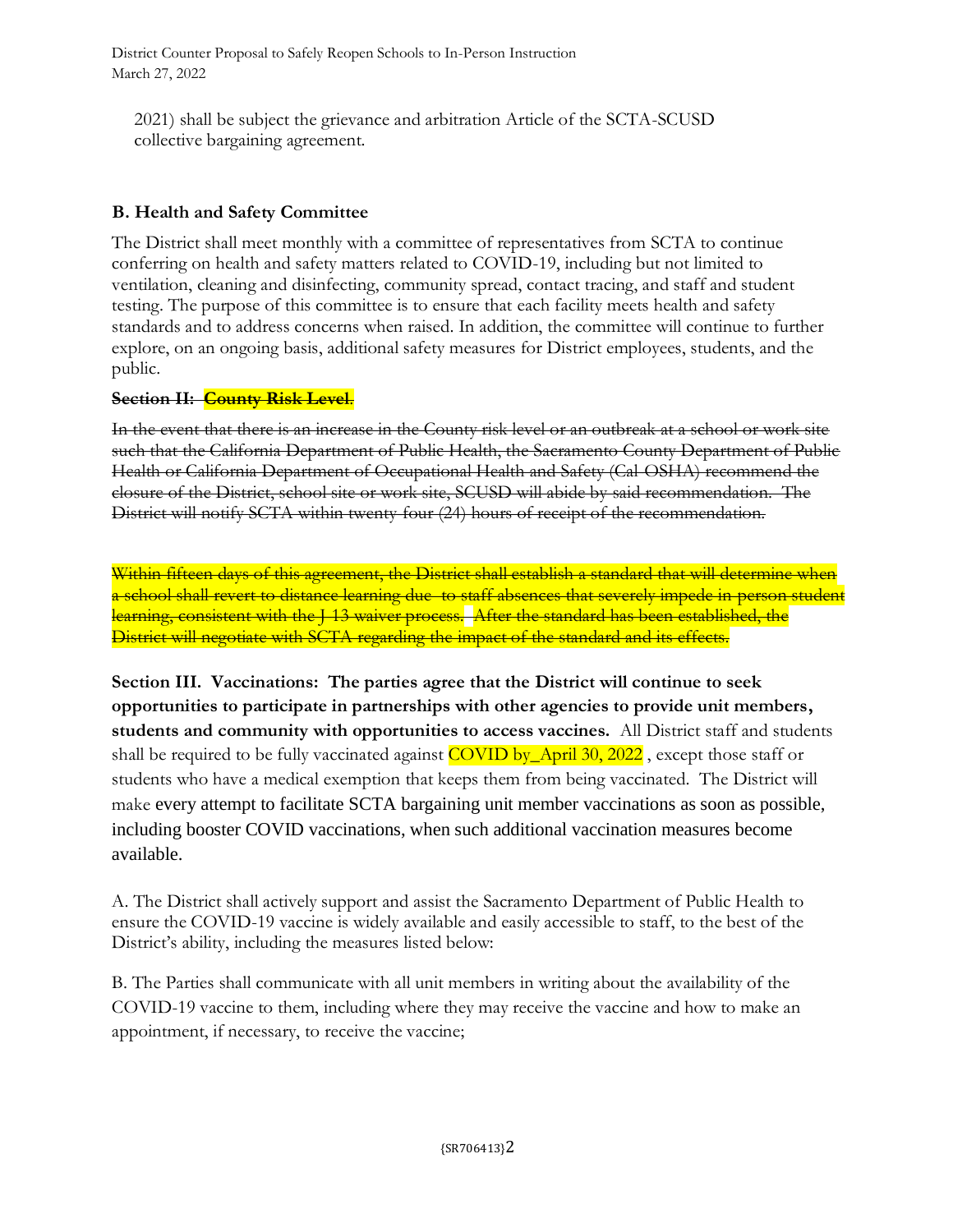C. The District shall provide to all unit members written educational materials about the vaccine, including accurate information from the Centers for Disease Control (CDC) on the vaccine's benefits, risks, and efficacy rates and shall encourage them to be vaccinated against COVID-19;

D. Unit members may use 2-hours to be vaccinated during their work hours without loss of pay. In extenuating circumstances, unit members shall be able to utilize more than 2-hours of paid time in order to be vaccinated. If unit members make an appointment during the contractual day, they will work with their site administrator on how to accommodate.

E. Prior to April 30, 2022 and pursuant to Governor Newsom's August 11, 2021 Executive Order on vaccinations for school employees, staff must show proof of vaccination, or be subject to regular testing. Bargaining unit members will be required to provide proof of vaccination (full course of a 1 dose or 2 dose vaccine) to the District by April 30, 2022. Bargaining unit members may submit proof of vaccination by going to the District's vaccine portal at [https://www.scusd.edu/vaccinations.](https://www.scusd.edu/vaccinations) Bargaining unit members who are vaccinated after April 30, 2022, may request to present vaccination proof at a later date through the District's vaccination portal.

According to the [CDPH Guidance for Vaccine Records Guidelines & Standards,](https://www.cdph.ca.gov/Programs/CID/DCDC/Pages/COVID-19/Vaccine-Record-Guidelines-Standards.aspx) only the following modes may be used as proof of vaccination:

- 1. COVID-19 Vaccination Record Card (issued by the Department of Health and Human Services Centers for Disease Control & Prevention or WHO Yellow Card) which includes name of person vaccinated, type of vaccine provided and date last dose administered); OR
- 2. a photo of a Vaccination Record Card as a separate document; OR
- 3. a photo of the client's Vaccination Record Card stored on a phone or electronic device; OR
- 4. documentation of COVID-19 vaccination from a health care provider; OR
- 5. digital record that includes a QR code that when scanned by a SMART Health Card reader displays to the reader client name, date of birth, vaccine dates and vaccine type; OR
- 6. documentation of vaccination from other contracted employers who follow these vaccination records guidelines and standards.

In the absence of knowledge to the contrary, a school may accept the documentation presented as valid.

F. Schools must have a plan in place for tracking verified worker vaccination status. Records of vaccination verification must be made available, upon request, to the local health jurisdiction for purposes of case investigation.

G. Workers who are not fully vaccinated, or for whom vaccine status is unknown or documentation is not provided, must be considered unvaccinated and be required to test weekly.

H. Confidentiality: The district will take all reasonable efforts to ensure the confidentiality of vaccination and testing data and information.

### **Section IV: Testing**

As State and County testing guidelines and directives evolve, the District shall comply with current guidelines. Used in combination with other mitigation strategies, COVID testing is an additional strategy to support safer in-person instruction. Testing may allow for early identification of cases and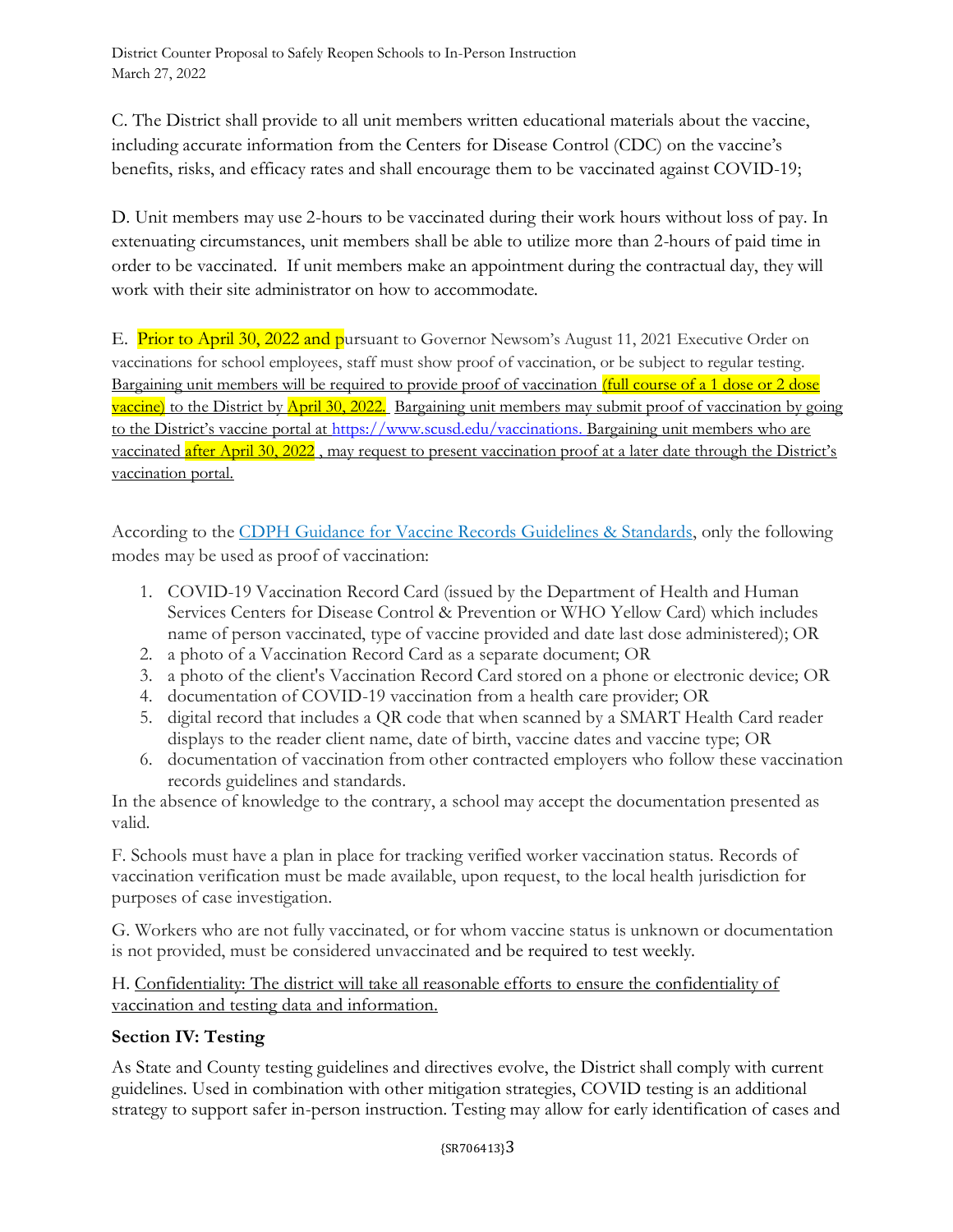exclusion from school to prevent transmission. A negative test provides information only for the moment in time when the sample is collected. Individuals may become infectious shortly after having a negative test, therefore we must maintain all other public health mitigation strategies already in practice.

Beginning October 15, 2021, the District shall **conduct** provide COVID testing for all students and staff returning to any school or worksite, and shall continue to **offer** testing for all students and staff at least weekly, subject to availability of testing materials and staff. The District shall continue to make free COVID testing available to students and staff during normal work hours at each school and worksite that is open, with every effort made to ensure result turn-around time within forty-eight (48) hours of testing.

The District shall require non-District personnel who are contracted by the District to provide services to be tested at the same cadence as District staff for so long as non-District personnel are providing services at the school or District site where District personnel will come into contact with non-District personnel.

The District shall also adhere to Cal-OSHA testing requirements during an "outbreak" (3 or more COVID cases at a Cal-OSHA defined exposed workplace per 14-day period) and a "major outbreak" (20 or more COVID cases at a Cal-OSHA defined exposed workplace per 30 days) that call for providing immediate testing and weekly tests for employees during an outbreak, and immediate testing and twice weekly testing for employees during a major outbreak, among other measures.

The District shall create and maintain a Public Dashboard that reports all instances of positive cases at all schools and worksites. The Dashboard shall be updated daily, with reported confirmed positive tests. All numbers on the Frontline Dashboard will be updated and reported weekly. within two (2) working days at least twice weekly with reported confirmed positive tests. of the District receiving confirmation of a positive test. All numbers on the Frontline Dashboard will be updated and reported weekly.

#### **Section V: Health Screenings**

1. All persons will be **self** screened for COVID-19 symptoms and exposure before they are allowed to enter school grounds and District facilities. **Sereening will include a visual wellness** check, and a health screening form. These screenings will be conducted by a health care professional, who shall be available while in-person learning is occurring The District will contract to provide medical assistants to assist with COVID testing, and when not testing they can also assist with screening, providing supervision of the care room if/when needed, ensuring health and safety measures are in place and contact tracing.

Symptoms to be screened for include:

- a. Fever 100.4 degrees Fahrenheit or higher
- b. Cough
- c. Shortness of breath or difficulty breathing
- d. Fatigue
- e. Muscle or body aches
- f. Headache
- g. New loss of taste or smell
- h. Sore throat
- i. Congestion or runny nose
- j. Nausea or vomiting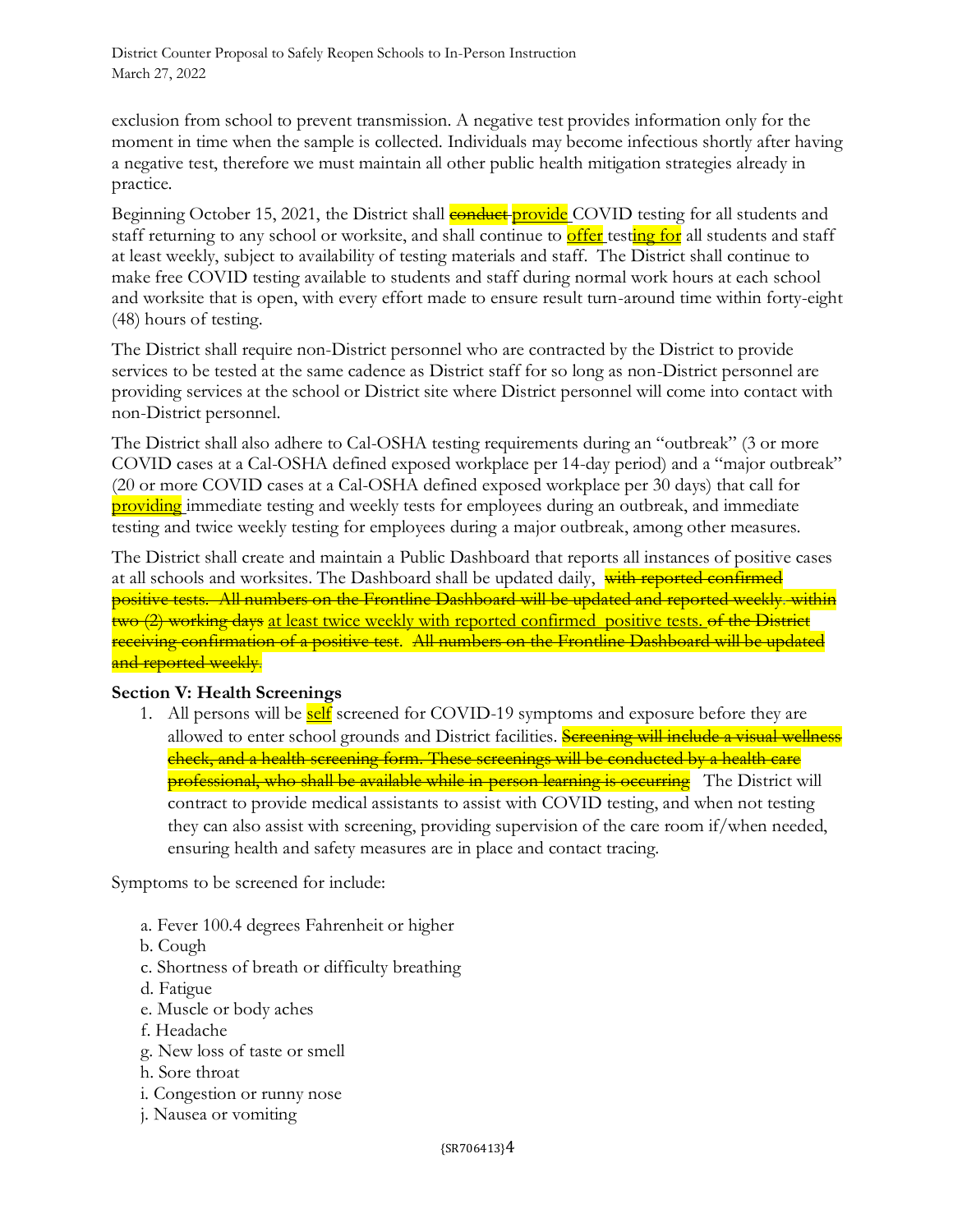- k. Diarrhea
- l. Chills

### **Section VI: Protocol for Monitoring COVID 19 Symptoms and Positive Cases**

- A. Students and staff who do not pass screening as provided in section V of this MOU or who become symptomatic during the day will be sent home immediately. Such students will wait in an isolation area (Care Room) until they are picked up by a parent or authorized guardian. When available, the District shall staff the Care Room with medical personnel, consistent with Section V, Health Screenings, above.
- B. The District's contact tracing program and monitoring requires designated staff to take appropriate action to mitigate the spread of COVID-19, to communicate messages tailored to the various stakeholders, and to complete the necessary documentation in accordance with state and local COVID-19 reporting requirements.
- C. The District's Contact tracing program will be in writing, as set forth in the District's "Return to Health Plan," dated August 5, 2021 and as revised, readily available to staff and made viewable to the public while maintaining the necessary confidentiality of personally identifiable information. The plan should contain names and roles for those responsible for each step of the tracing, as well as make available the related information to facilitate the tracing (attendance rosters, classroom seating charts, room assignments, campus maps, etc.).
- D. The District shall partner closely with the Sacramento County Department of Public Health for a robust contact tracing program.
- E. **SCUSD Monitoring Program** Any student or staff who goes home with or reports COVID 19 like symptoms, has tested positive for COVID 19, or has been identified as a close contact will be documented in the COVID 19 Confidential Illness Log to monitor students and staff who are home on isolation or quarantine.
	- 1. For students, site staff will give appropriate guidance on when to return to school based on the SCDPH Quick Guide COVID-19 Protocols and provide a written communication indicating when the student may return based on current guidance from state and local departments of public health.
	- 2. Site staff will inform appropriate staff on a need-to-know basis about student or staff return to school date while maintaining confidentiality.

#### E. **Notification**

Notification of positive cases and Cal-OSHA defined outbreaks shall be provided to staff and their union representatives within 24 hours of potential exposures and outbreaks. In compliance with AB 685, this notification to Union representatives and their unit members shall include the following:

1. Information regarding COVID-19-related benefits to which the employee may be entitled under applicable federal, state, or local laws, including, but not limited to, workers' compensation, and options for exposed employees, including COVID-19 related leave, company sick leave, state-mandated leave, supplemental sick leave, or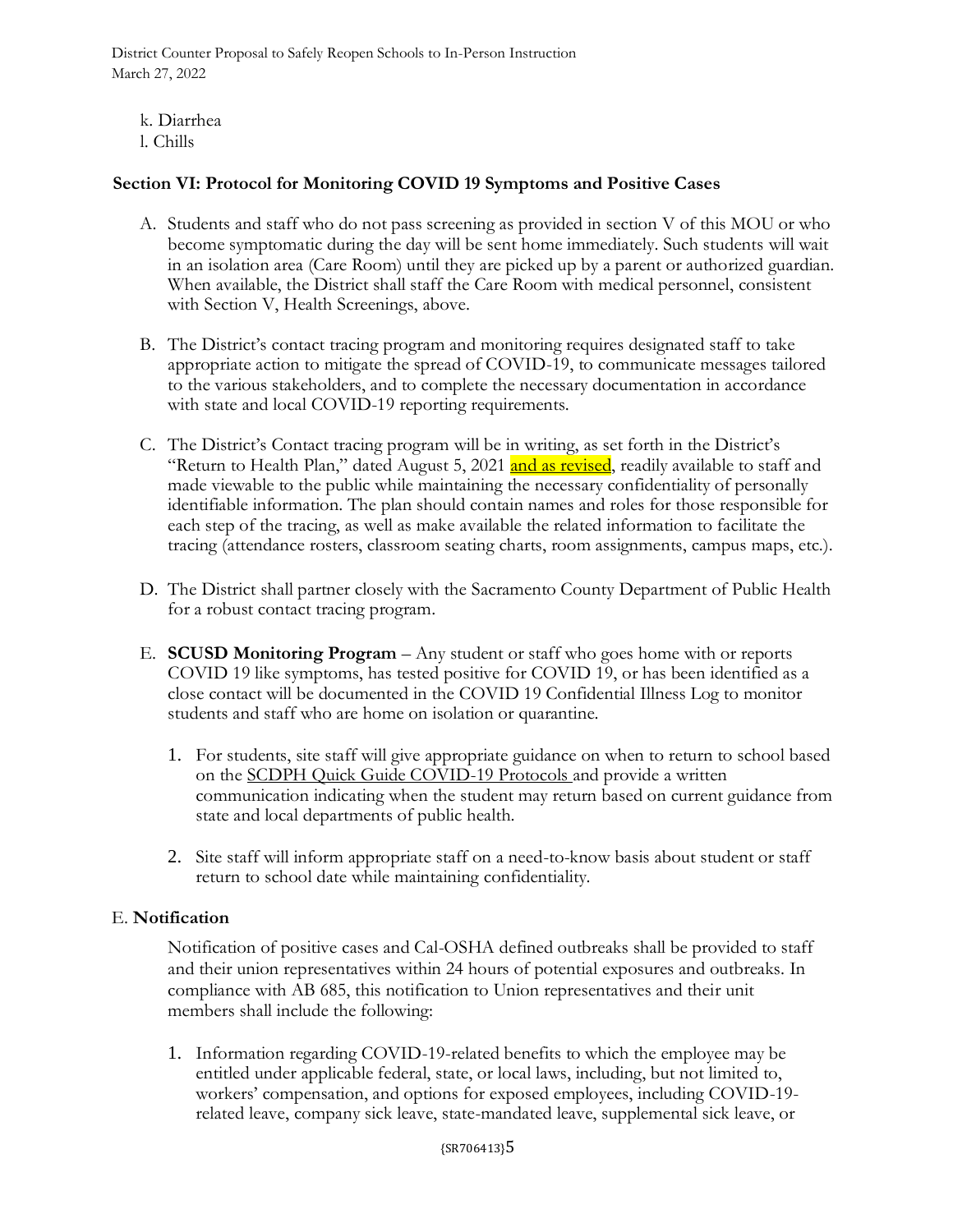negotiated leave provisions, as well as anti-retaliation and antidiscrimination protections of the employee; and

- 2. The disinfection and safety plan that the employer plans to implement and complete per the guidelines of the federal Centers for Disease Control.
- 3. The District will continue to provide notice to staff, students and families consistent with the notification method that was in place during the 2020-21 school year.
- F. **Extension of SB95 COVID Sick Leave Provisions:** In order to limit the spread of COVID, staff who are exhibiting symptoms of COVID are encouraged to stay home from work. In addition to the eighty hours of COVID sick leave provided by SB 95 (which expired on September 30, 2021), the District will provide an additional ten days of COVID sick leave for the remainder of the 2021-22 school year, retroactive to October 1, 2021 and through December 31, 2021. Such sick leave will be provided for employees who request it (within 30 days of ratification and approval of this agreement) for COVID-related illness during the applicable timeline and such leave will be separate and apart from any other sick leave or days off that employees are entitled to. **[Picked up from Fact-Finder's Report with** additional language in yellow highlight]
- G. **Quarantine Leave:** Any staff member identified as a close contact who must quarantine as a result of a work-place exposure will not suffer a loss of pay or sick leave.
- H. **Return to Work Criteria:** The District will adhere to Cal-OSHA, CDPH, and SCDPH guidance for confirmed or suspected cases of COVID-19 in a school.

# **Section VII: COVID Hygiene**

The District shall comply with the COVID 19 hygiene, distancing, and masking standards mandated by the State and County Department of Public Health Directives and incorporated in the SCUSD "Return to Health: Health and Safety Plan During COVID-19" (dated August 5, 2021).

### **A. Physical Distancing**

- 1. The District shall limit occupancy of bathrooms, elevators, locker rooms, staff rooms, offices, warehouses, and conference rooms, and any other shared work or school spaces shall be consistent with CDPH guidelines and enable individuals to maintain as much physical distance as possible.  $\rightarrow$  to provide no less than six (6) feet of distancing. Adjacent bathroom stalls may be used. The District shall post signs with occupancy limits conspicuously at the entrance to each room. [Picked up from Fact-Finder's Report]
- 2. Persons on school grounds, including students and staff, will not be allowed to congregate in staff rooms, break rooms, entrances, exits, hallways, or other common areas. At places where students and staff congregate or wait in line, the District shall mark spots on the floor or the walls 6 feet apart to indicate where to stand.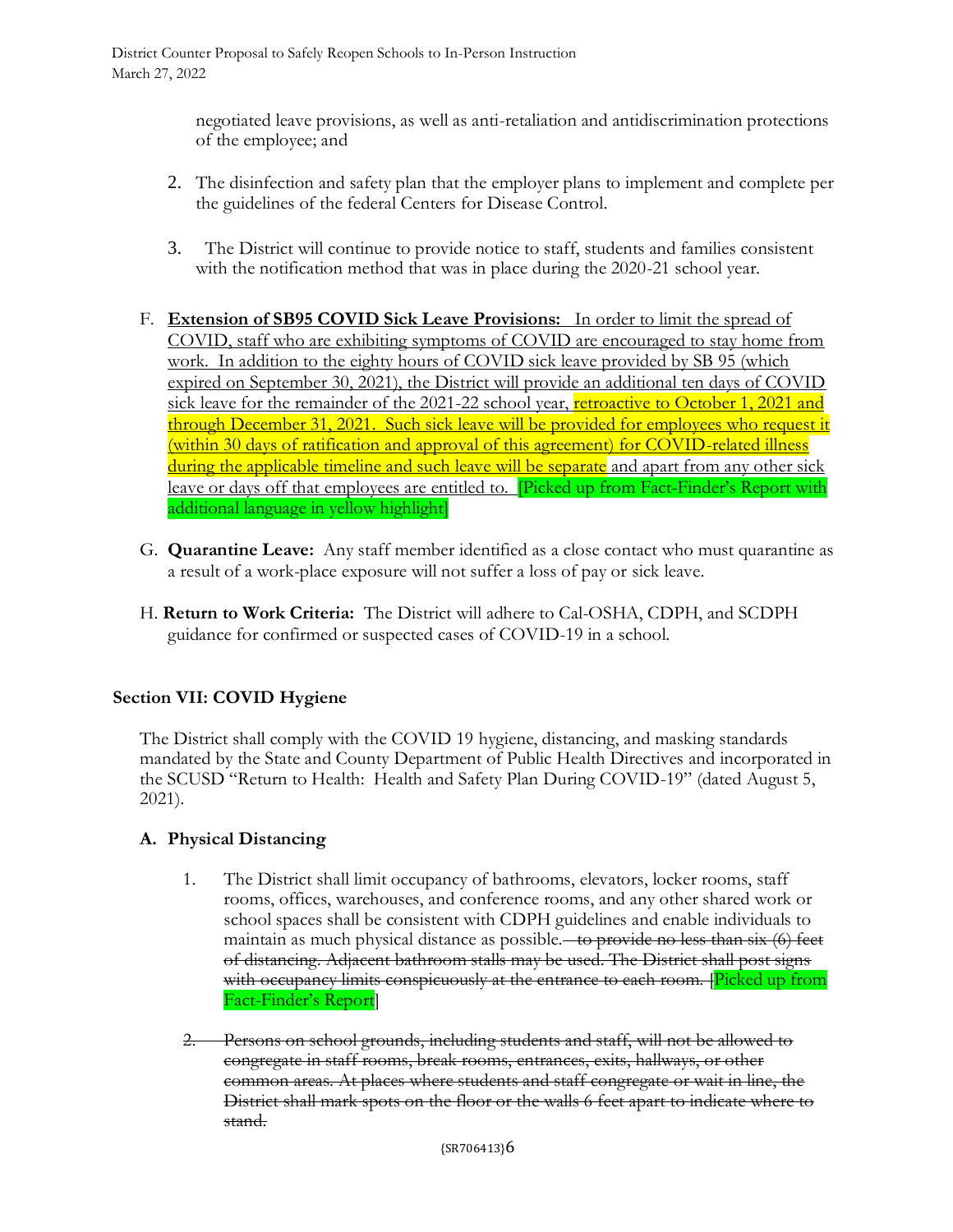> 3. Staff and students will not be allowed to congregate on school grounds when outside. Safe distancing will be maintained at all times.

#### **B. Face masks and Cloth Face Coverings**

- 1. The District shall make available disposable N95 or KN95 masks to staff to wear while on school grounds if staff or students may have forgotten a mask. Face shields with cloth drapes will be provided for members upon request and may be used to the extent provided by CDPH guidance.
- 2. The District proposes to follow the SCUSD masking policy adopted by the Governing Board and effective March 12, 2022.
- 3. All adults and students, including those in pre-school and TK-2nd grade, must wear face coverings over both their nose and mouth at all times on campus, except (1) where the student and/or adult is exempt, (2) while eating and/or drinking, or (3) while taking a brief "mask break" outside of the classroom and distanced from others. . Students with documented medical or behavioral contraindications to face masks and cloth face coverings are exempt. A cloth face-covering or face shield should be removed for meals, snacks, naptime, or when it needs to be replaced. This includes family members and caregivers dropping off or picking-up students. CDPH guidelines call for individuals not able to wear masks to wear alternate PPE if able to do so (face shields with drapes, etc.).
- 4. In situations where a student is not able to wear a face covering due to a developmental delay, medical condition, mental health condition or disability, each student's individual need will be considered in consultation with their health care provider and parent/guardian, ensuring health and safety regulations are followed for the safety of all participants, provided that a medical recommendation is made for a student not wearing a mask.

### **C. Sanitation Stations**

The District will ensure that hand washing stations and sanitizing supplies (including paper towels, tissues, hand sanitizer with at least sixty percent (60%) ethyl alcohol, and disinfectant wipes) are easily accessible in all areas frequented by staff.

### **D. Personal Protective Equipment (PPE)**

1. The Centers for Disease Control and Prevention (CDC) does not recommend personal protective equipment (PPE) beyond a face covering when interacting with asymptomatic individuals who are not known to have COVID-19.

2. PPE is not a substitute for environmental safety measures and should be used in conjunction with other safety measures such as wearing a face covering, physical distancing, ventilation, partitions, and handwashing.

3. The District shall provide all necessary PPE to staff, including contractors, who provide specialized support services. This includes N95 and KN95 masks, face shields, and disposable gloves.

5. The District shall ensure that there is a two-month supply of Personal Protective Equipment in the warehouse, and each school/worksite will receive monthly deliveries of supplies, and on-demand as requested.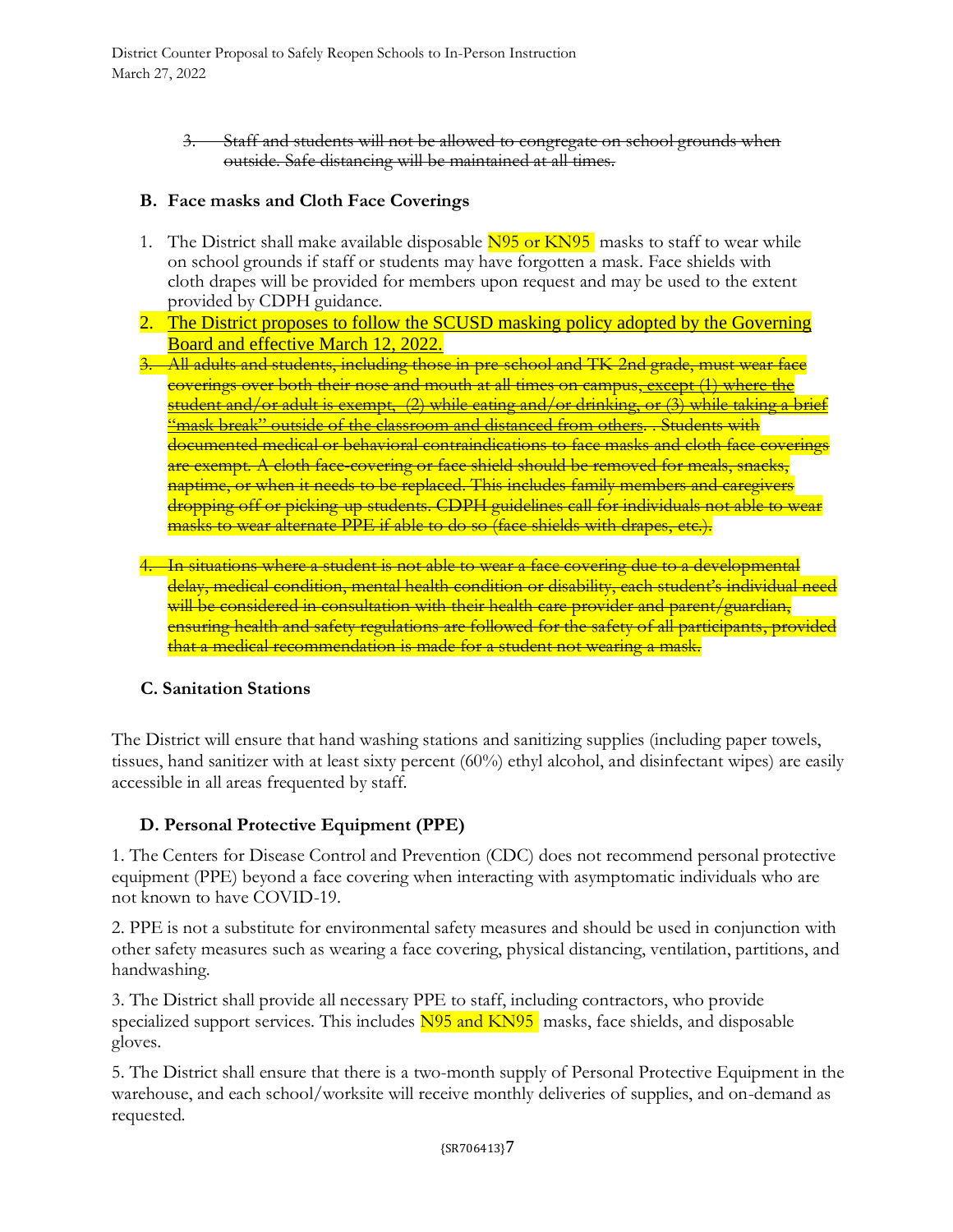**G. Ventilation and Filtration:** The District will provide the following environments for in-person classroom instruction to take place in those spaces with:

- 1. Currently equipped with a centralized HVAC system that provides air filtration with a minimum efficiency reporting value (MERV) of 13 or better; or
- 2. For those occupied areas without a centralized HVAC system that provides air filtration with a minimum efficiency reporting value (MERV) of 13 or better, portable HEPA air filtration units with a clean air delivery rate (CADR) of 250 or greater per 1000 square feet of floor area will be used.

The above standards shall apply in each SCUSD facility classroom, auditorium, gymnasium, nurses' office, or other occupied area in which bargaining unit members are required to report to work**.**

- 1. On or before September 2, 2021, and thereafter when any change occurs, SCUSD Facilities Director or other appropriate person or designee will provide to SCTA a list by school and classrooms of which classrooms are equipped with MERV 13 filters and those in which portable HEPA filters are placed. The portable HEPA filters shall be appropriately maintained, according to manufacturers' recommendations.
- 2. HVAC systems will be begin running at least two (2) hours before the beginning of the school day and continue for at least two (2) hours after.
- 3. Occupied spaces will only be used if they are equipped with an HVAC system that provide for the introduction of outside air into the occupied space, or if they are equipped with functional CO2 Monitors or a HEPA filter.
- 4. Within two weeks of students returning to each school site, the site will be provided two (2) portable, battery-powered CO2 monitors, or loggers to check classrooms during their peak occupancy. Within two weeks of the resumption of in-person instruction at the site, District facilities staff will conduct a walk-through of each classroom while they are fully occupied to check CO2 levels, and will flag any classroom that registers over 1000 parts per million (ppm) facilities staff will be notified by the teacher and conduct a diagnostic assessment of that classroom and attempt to address the issue and will not be used until the cause for the high CO2 level has been corrected. that classroom will not be used until the cause for the high CO2 level has been corrected. . If a classroom registers over 1000 ppm that classroom will not be used until the cause for the high CO2 level has been corrected. Certificated staff member may request a classroom check and be provided the use of the logger, if they detect an immediate problem or concern of a ventilation system failure.
- 5. Effective September 2, 2021, the District will work with qualified vendors to engineer and install CO2 monitors in rooms that lack compatible controls with the existing building control system. The District will retain a qualified  $3^{rd}$  party technician to complete a TAB report of all units by the end of fall semester 2021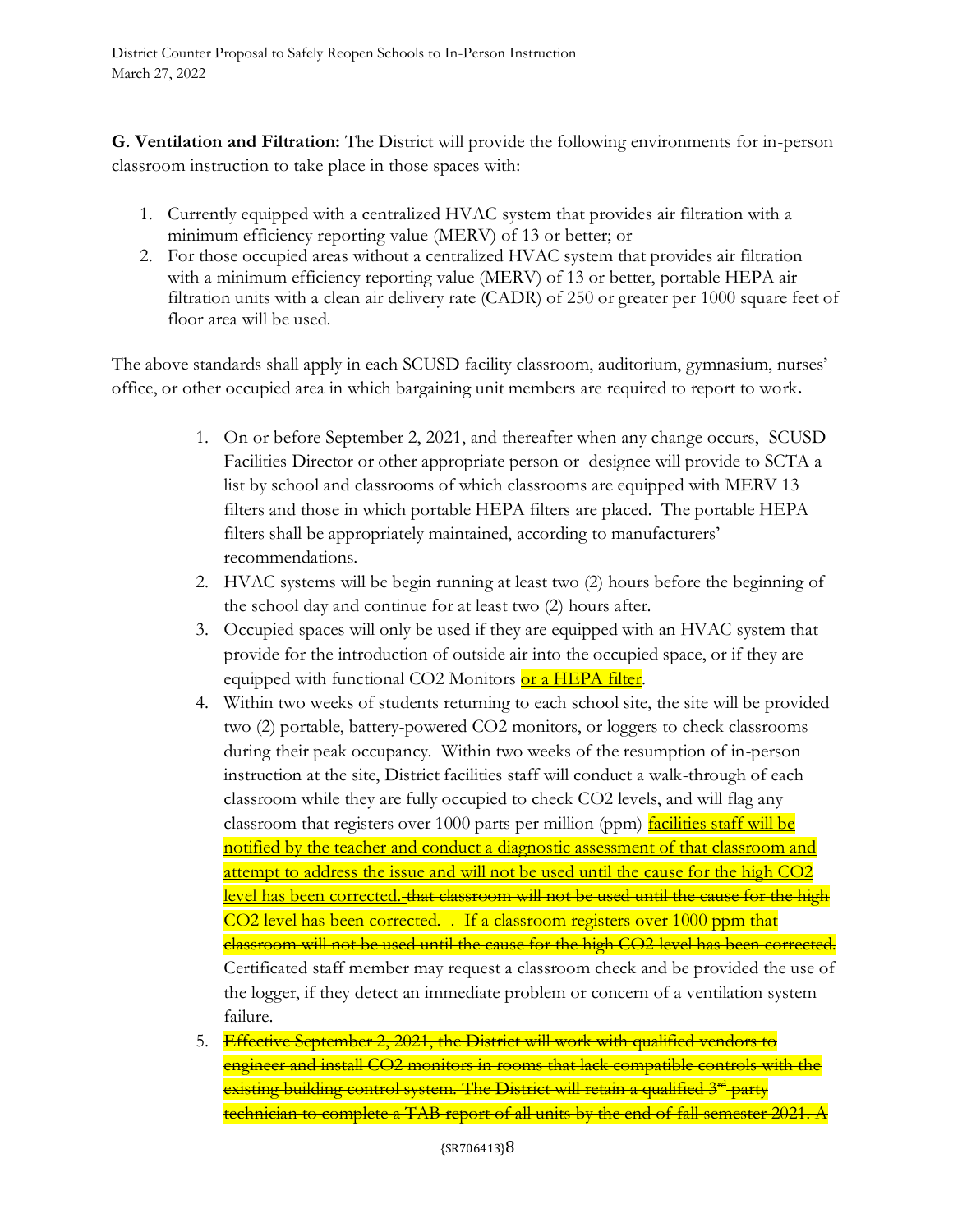copy of that report will be provided to SCTA upon completion. Moving forward as part of its multi-year projects, all District mechanical projects will include CO2 monitors.

6. The District has retained a certified, independent third-party to review each and every HVAC unit in the District to ensure it is running at optimal efficiency. The third party will furnish a copy of his or her report to SCTA.

# **Section VIII: Cleaning and Disinfecting Plans**

In compliance with regulations, guidance, and recommendations from the CDC, CDPH, Cal/OSHA, and SCDPH, the District shall adopt cleaning and disinfecting plans and training programs to prevent the spread of COVID-19. The cleaning and disinfecting plans shall adhere to CDC guidance in the current "Cleaning and Disinfecting your Facility," https://www.cdc.gov/coronavirus/2019 ncov/community/disinfecting-building-facility.html, and to CDPH cleaning and disinfecting guidance in the current "COVID-19 and Reopening In-Person Instruction Framework & Public Health Guidance for K-12 Schools in California, 2020-2021 School Year". The District's cleaning and disinfecting plans shall be as set forth in the SCUSD "Return to Health: Health and Safety Plan During COVID-19" (dated August 5, 2021 and as revised) and will be available for all staff and families to review.

When choosing disinfection products, the District will use those products approved for use against COVID-19 on the Environmental Protection Agency (EPA)- approved list "N" and follow product instructions. To reduce the risk of asthma and other health effects related to disinfection, The District should select disinfectant products on list N with asthma-safer ingredients (hydrogen peroxide, citric acid or lactic acid) as recommended by the US EPA Design for Environment program. The District will avoid products that contain peroxyacetic (peracetic) acid, sodium hypochlorite (bleach) or quaternary ammonium compounds, which can cause asthmatic attacks per [CDPH Industry Guidance.](https://www.cdph.ca.gov/Programs/CID/DCDC/CDPH%20Document%20Library/COVID-19/Consolidated_Schools_Guidance.pdf)

# **Section XI COVID-19 Prevention Program (CPP)**

, Parents and guardians of children attending school at the site will be notified in writing of the physical distancing, face covering, health screening, and other COVID-19 health and safety requirements for persons at each school site. Signage will be conspicuously posted at all entrances describing such requirements.

The sites with support from Central Office shall implement and monitor the CPP each day, fixing problems when they arise. The CPP shall contain all required elements as mandated by Cal-OSHA.

### **Section X Staff and Staff with Dependents and Other Circumstances Related to Return to In-Person Instruction.**

Employees who have a pre-existing medical condition may request an accommodation through the established interactive process pursuant to District Administrative Regulation 4032.